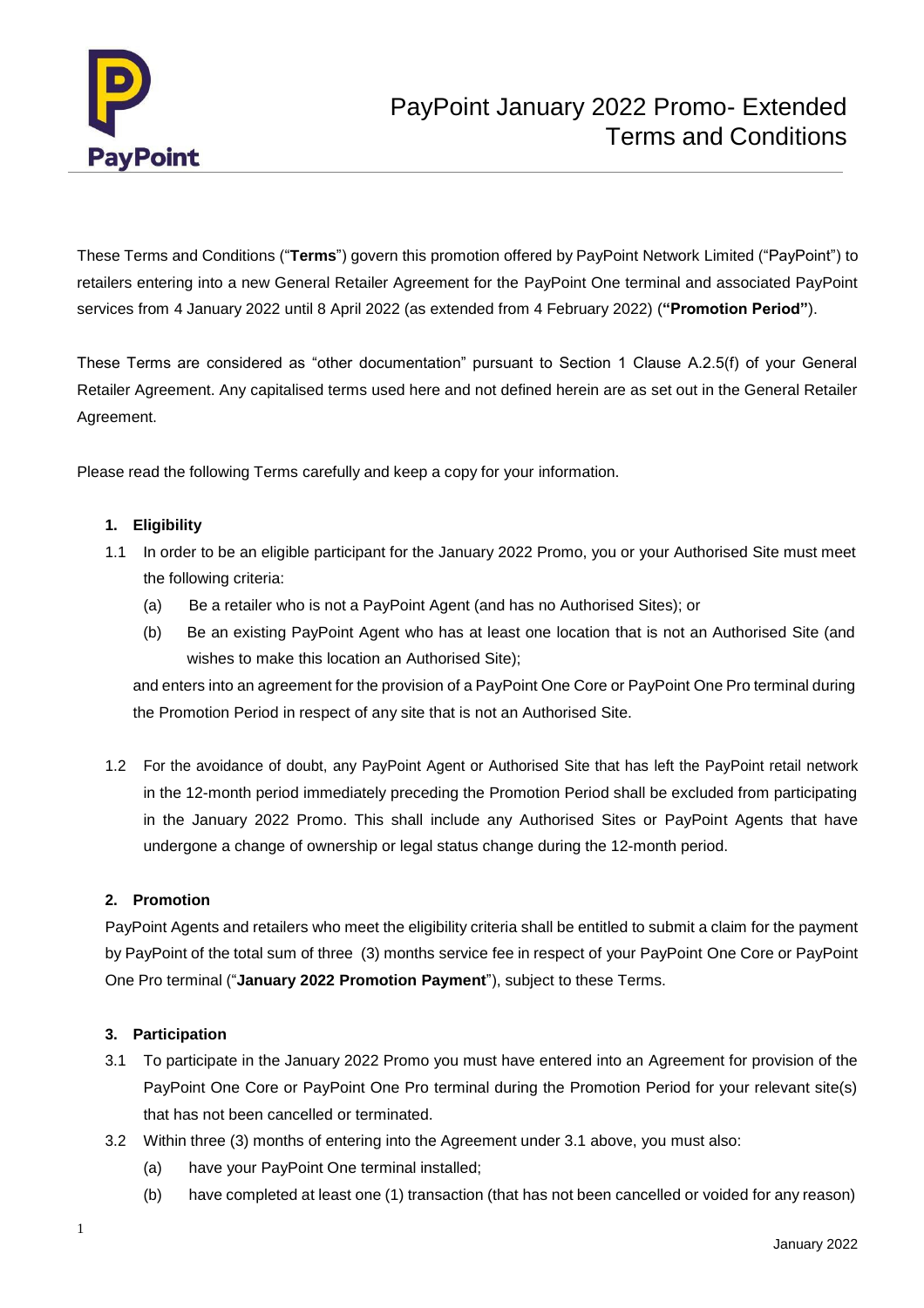

(c) have submitted your claim (in accordance with Clause 4 below)

## **4. How to Claim**

- 4.1 In order for eligible participants to make a claim under these Terms, provide PayPoint with the following information:
	- (a) Registered business/company name
	- (b) PayPoint Agent number
	- (c) Authorised Site fascia
	- (d) Authorised Site address
	- (e) Authorised Site number; and
	- (f) Date your Agreement was signed

These should be provided via email to **[Promotion@paypoint.com](mailto:Promotion@paypoint.com) ,** along with your email confirmation that you wish to make a claim under the January 2022 Promo. All of the information that is needed to make a claim can be found on your Confirmation Form

- 4.2 PayPoint may request further information or documentation, as may reasonably be required, in order to assess and process your claim, if successful.
- 4.3 Any claims received after the time period specified in clause 3.2 will not be valid and as such, no payment shall be made.
- 4.4 By submitting a claim, you agree to be bound by these Terms and that you are not restricted from complying with these Terms in any way.

## **5. Payment**

Once your claim has been received and processed, the January 2022 Promotion Payment shall be made to you alongside your weekly PayPoint commission and will be itemised (as a credit) on your self-billing invoice as 'January 2022 Promo'. For the avoidance of doubt, you will receive one (1) payment comprising of three (3) months' service fee.

## **6. Other Important Terms:**

6.1 The January 2022 Promotion Payment shall cover only the service fee(s) in relation to your PayPoint One Core or PayPoint One Pro terminal(s) for the first three (3) months of your Agreement with us, following installation of the relevant PayPoint One terminal. The payment shall not include any other costsor charges of any kind (including but not limited to, outstanding fees or charges on your account and any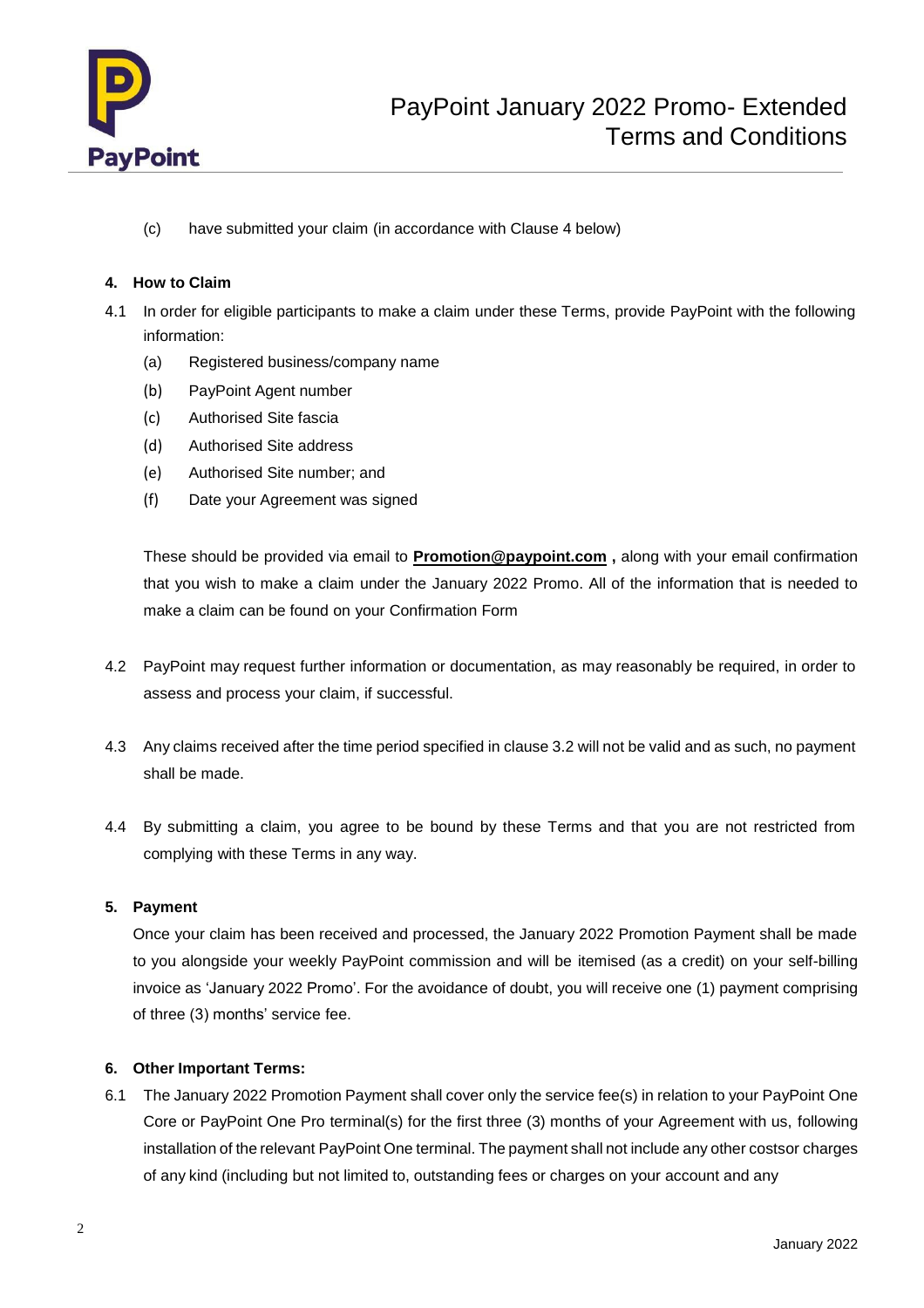

other costs incurred).

- 6.2 Responsibility is not accepted for any submitted claims that are deficient, lost, damaged or delayed as a result of any computer hardware, network or software failure of any kind. PayPoint reserves the right to reject any claim in its sole discretion
- 6.3 PayPoint reserves the right to verify the eligibility of all claims and may, in its sole discretion, refuse to pay the January 2022 Promotion Payment if the customer fails to satisfy any eligibility requirements set out in these Terms or where we suspect that a false or fraudulent submission is being made or misleading information has been given.
- 6.4 PayPoint does not accept any liability for lost or delayed payments, howsoever caused.
- 6.5 The decision of PayPoint is final in all respects and no dispute will be entered into.
- 6.6 This offer is not transferable and cannot be exchanged for other alternatives.
- 6.7 To the extent that you have supplied personal data in relation to this promotion, such personal data shall be used exclusively for the administration of activities in relation to this promotion only. For the avoidance of doubt, this will not change or amend any standing personal information you may have previously provided in relation to other products or services provided by PayPoint, or the use of such information in relation to such products or services.
- 6.8 PayPoint will not be liable for any loss (including, without limitation, indirect, special or consequential loss or loss of profits), expense or damage which is suffered or sustained (whether or not arising from any person's negligence) in connection with the January 2022 Promo or these Terms, except for any liability which cannot be excluded by law (including personal injury, death and fraud) in which case that liability is limited to the minimum allowable by law.
- 6.9 You agree to be bound by these Terms and conditions and confirm that all information provided is accurate, up-to-date and complete to the best of your knowledge and ability.
- 6.10 PayPoint reserves the right to withdraw or amend the promotion and/or these Terms at any time, details of which will be shared on [https://retailer.paypoint.com/support/product-t&cs](https://retailer.paypoint.com/support/product-t%26cs).
- 6.11 These Terms prevail in the event of any conflict or inconsistency with any other communications including advertising or promotional materials.
- 6.12 These Terms shall be governed by English law and the English courts shall have exclusive jurisdiction.